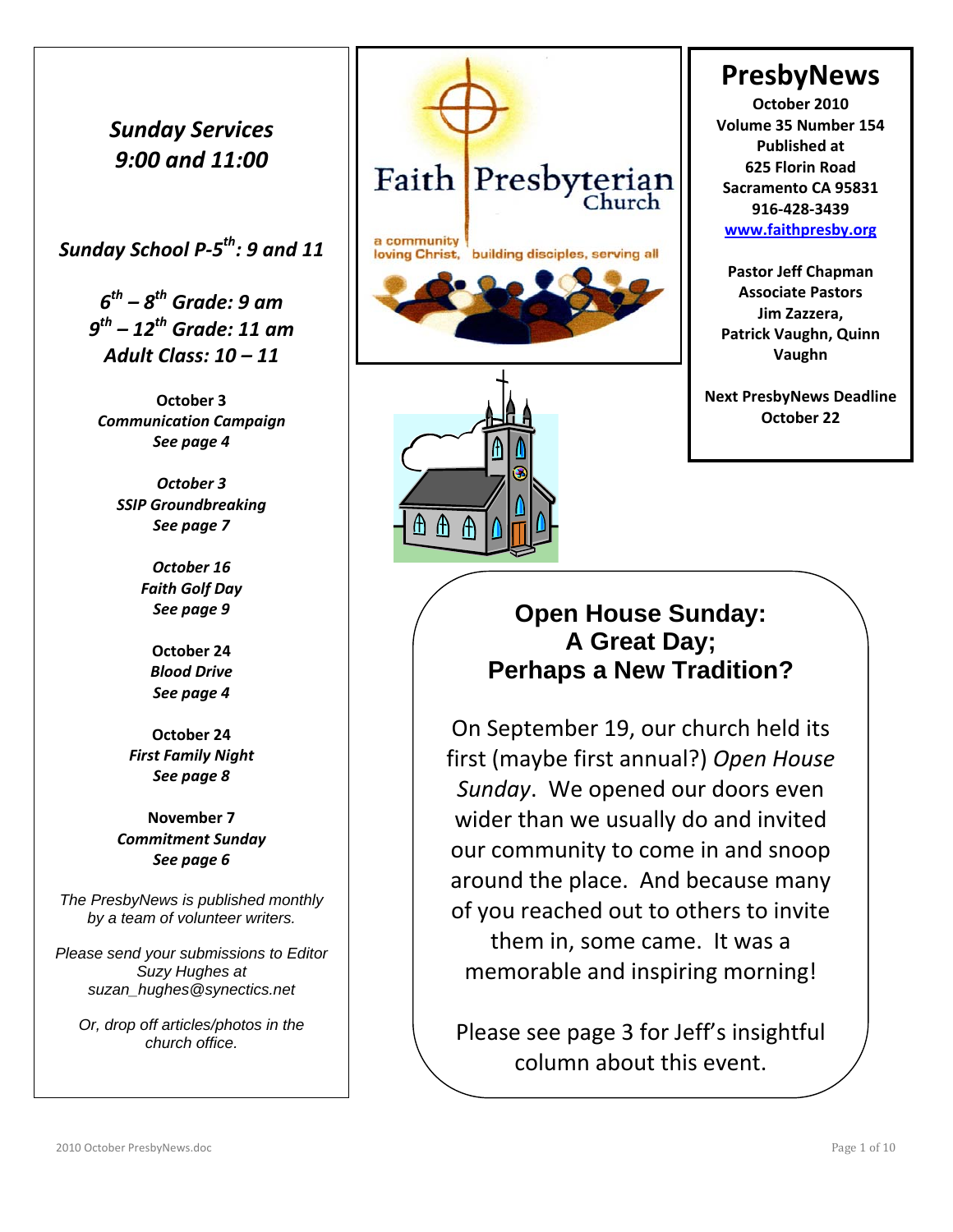## *Our Faith Family*

### **Four New Life Groups Starting this Fall!**

*Not in one? We'd love to include you.* 



**What are Life Groups?** *Life Groups* are small groups of people here at Faith (6‐10 ideally) that commit to meet regularly to grow together in their Christian faith. A typical *Life Group* meeting will include Bible study (based on the Sunday morning sermon), sharing, prayer, and often some good food. Put simply, it's a time for friends to seek together how to apply Jesus' teachings to their daily lives.

**Who can belong?** These groups are open to anybody in our church or community who has this desire to grow in faith and is willing to make a commitment to the group.

**How do I sign up?** Easy. Contact our church office, or speak with pastors Jeff Chapman or Jim Zazzera, or any of our life group leaders. They would love to tell you lots more and help get you connected! A list of their names and contact info is on the "spiritual growth/adults" page on our web site – www.faithpresby.org **The new life groups are listed in bold!**

#### **Current List of Life Groups at Faith:**

| Sunday morning high school (during worship) | Wednesday evening 20's & 30's mixed        |
|---------------------------------------------|--------------------------------------------|
| Sunday morning jr. high (during worship)    | (7:00 at the church                        |
| Sunday evening women (7:00 in a home)       | Thursday morning men (7:00 downtown)       |
| Monday afternoon men (1:30 @ church)        | Thursday morning women (9:30 @ church)     |
| Monday evening young adults (7:00/home)     | Thursday afternoon older adults - mixed    |
| Tuesday morning men (6:30 @ coffee shop)    | (2:00 at the church)                       |
| Tuesday afternoon women (5:00 in a home)    | Thursday afternoon women (1:00 in a home)  |
| Tuesday evening women (5:00 in a home)      | Thursday evening mixed in Elk Grove (7:00) |
| Tuesday evening mixed (7:30 in a home)      | Thursday evening women (7:00 in a home)    |
| Tuesday evening mixed (7:00 in a home)      | Thursday evening college group             |
| Tuesday evening women (7:00 in a home)      | (7:00 in a home)                           |
| Wednesday morning men (6:30 coffee shop)    |                                            |



Caryn Davis has moved to Kansas and wanted all of us to have her new address. You can reach her at:

> 7722 W 67th Street Overland Park, KS 66202‐3858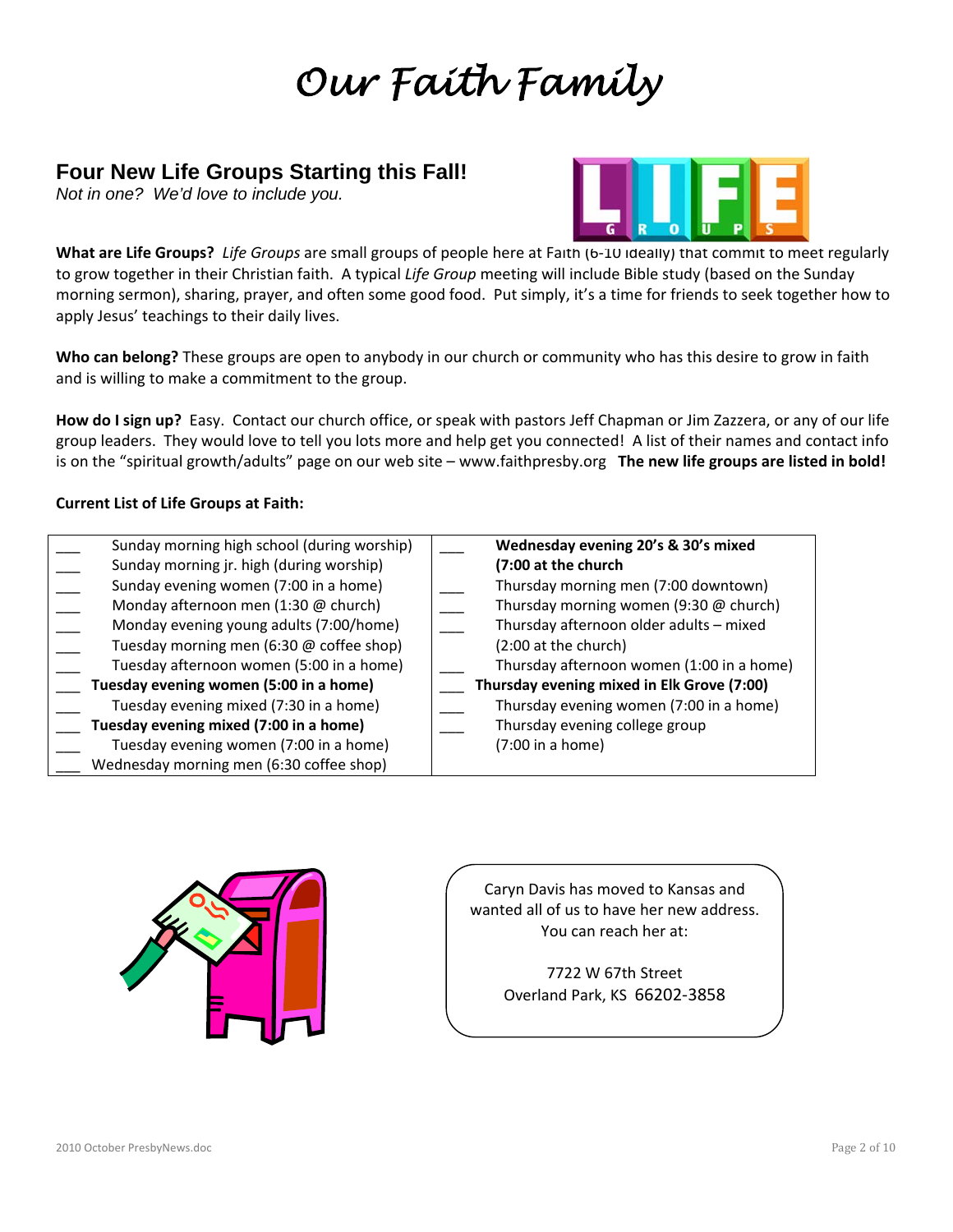

## *Pastor's Column*

## **You Smelled Like Bread Last Sunday!**

*Pastor Jeff Chapman* 

Several years ago we hired a realtor to help us sell our house. In an effort to attract buyers to our 1920's cottage‐style home, she scheduled an open house. It's something realtors do all the time. The day of the open house, she reminded us that it was really important that when potential buyers came inside that the place smelled great. The best thing you can do, she told us, was bake some bread just before we open the doors. People love the smell of baking bread.

Now, whether or not the smell of baking bread puts people in the mood to spend their hard‐earned money on a house, I don't know. I do know, however, that it does make them feel welcome. Who can resist the scent of sourdough rising in the oven?

Last Sunday our church held its first (maybe first annual?) *Open House Sunday*. We opened our doors even wider than we usually do and invited our community to come in and snoop around the place. And because many of you reached out to others to invite them in, some came. And when they did, I have to think that many of them enjoyed the "scent of the place."

I love watching our church display hospitality. It's one of the things you do best. I love watching Faith members make a walk across the patio at coffee hour, or across the aisle during the passing of the peace, to introduce themselves to somebody who is visiting for the first time. I love watching the warmth you all genuinely extend to the children of our new guests. I love when I see a hymnbook shared, or a cup of coffee poured, or a close parking spot left vacant. Mostly, I love to see the joy expressed in worship, a joy that I know is infectious to those seeking that same joy in their own lives.

In John, chapter 6, right after Jesus feeds over 5000 people with a few loaves of bread, he tells his disciples plainly, "I am the bread of life." (John 6:48) He wants them, and us, to know that his Father sent him down from heaven for people to "eat" so that they would not die and, instead, find abundant and eternal life. Jesus is the bread that a spiritually starved world desperately needs to survive.

I love that Jesus chose to call himself bread. I suppose some other food would work as well (I am the pasta of life?), but everybody needs bread. It is the basic staple of life. Plus, most everybody I know loves bread. Especially when it's baking!

I pray that as the people of Sacramento come into contact with the people of Faith, whether it's here as our guests on a Sunday morning or out in the community during the week, that the Spirit of Christ which dwells in us would be the bread of heaven for them. Especially when they come to worship with us, I pray that the scent of Christ among us would fill this place like the smell of freshly baking sourdough fills a home. So much so that people cannot help drawing more closely to find out what it is about this community that has made us people of such joy.

For all of you who took a chance and invited somebody to come join our Open House, I applaud you. Even if your invitation wasn't accepted, don't be so sure that a seed wasn't planted. As God leads, continue to extend that invitation. Continue to encourage. Continue to welcome. Continue to pray. Continue to love and serve. We live in a community of people whose souls are starving to death. And we, of all people, know where to find bread! I look forward to worshipping with you and, once again, making the place smell great this Sunday morning!

Grace & Peace ‐‐ Jeff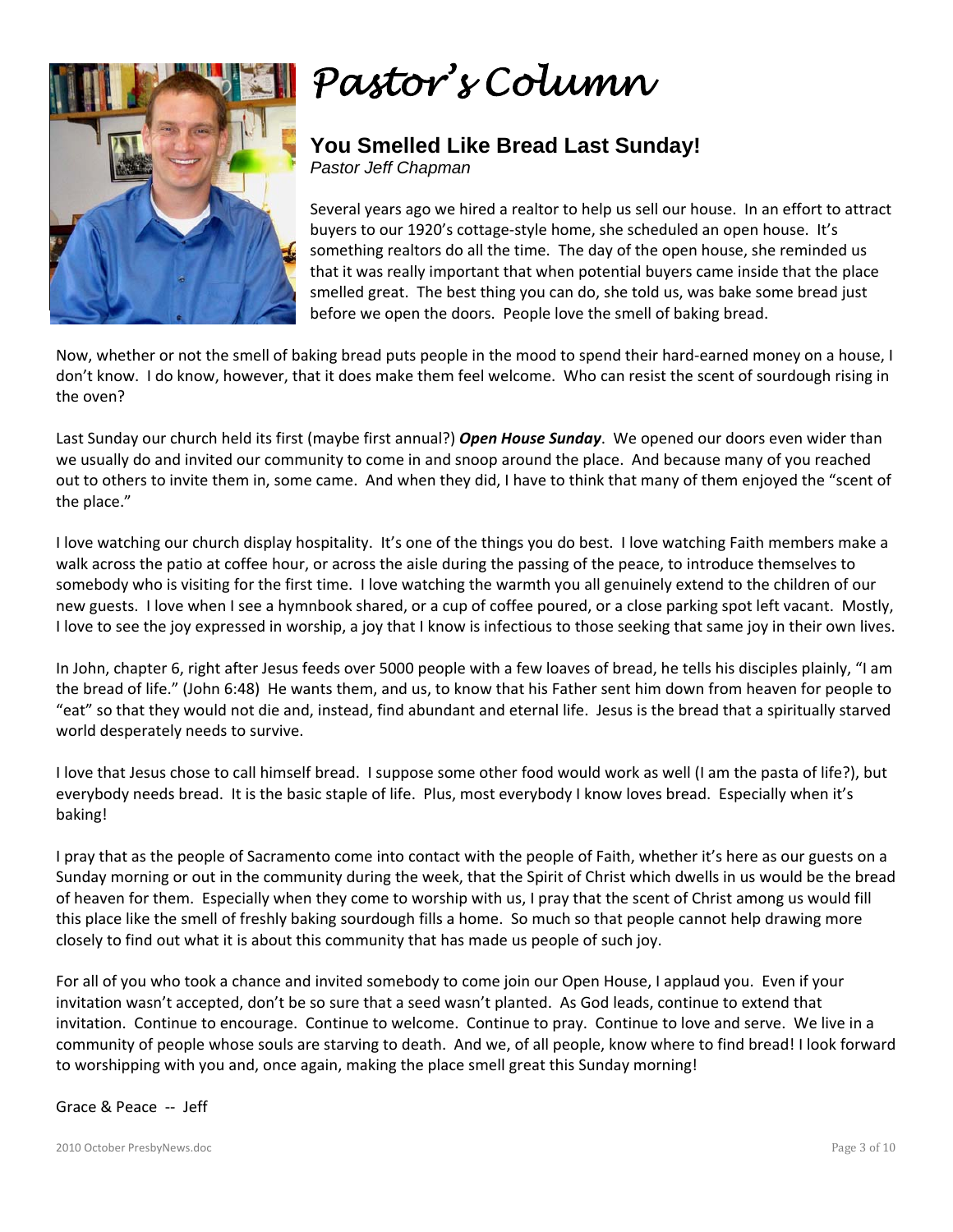## **Raley's Monthly Update**

Did you know Raley's pays us for every dollar you spend at their store when you use your Quality of Life card? All the monies go toward our campership fund. You can get a card in the narthex after most services, or contact:

Marthe Sweet at 427‐1783 (marthesweet@sbcglobal.net) or Kristi Kampel at 428‐3439 **(**kkampel@faithpresby.org)

Each month, we'll update you with our progress! Here are our current totals:

| \$58.32   |
|-----------|
| \$271.65  |
| \$941.11  |
| \$1184.86 |
|           |

#### **Hunger and Homelessness Task Force Meets**

Faith's hunger and homelessness task force has recently formed and will be meeting the 4th Monday of the month to discern how God is leading Faith to serve our brothers and sisters in Sacramento. The group is reading "When Helping Hurts" and will discuss questions from the book. Additionally, discussions will center on how the congregation has served the community in the past, what agencies/organizations are already doing in Sacramento to address homelessness and hunger, and what gaps need to be filled. By early 2011 the task force will have specific recommendations to bring to the congregation. Questions? Contact DiAnne Brown at 395‐6129.

### **Communications Campaign**

On October 3<sup>rd</sup>, we will be launching our Communications campaign to ensure all that would like to receive our communications, i.e., PresbyNews Newsletter, Top 5@Faith and other communications, are signed up.

You will have the option to receive the PresbyNews via email, hard mail, or both. Keep your eye out for the neon green cards in the pews after October 3rd and leave your request in the offering plate to be processed.

### **Blood Drive**

The next blood drive will be Sunday, October 24th from 8:30 ‐ 12:30.

All donors will receive a coupon for \$30 off dinner or brunch for two on the Hornblower cruise in Old Sacramento!

Donors can sign up for a specific appointment time, or just come that Sunday and take times that are open. We will be taking sign‐ups on Sunday October 10th and 17th before, between and after services.

You can also contact Sally Evey at evcasual@yahoo.com, or 429‐9510, to set up an appointment.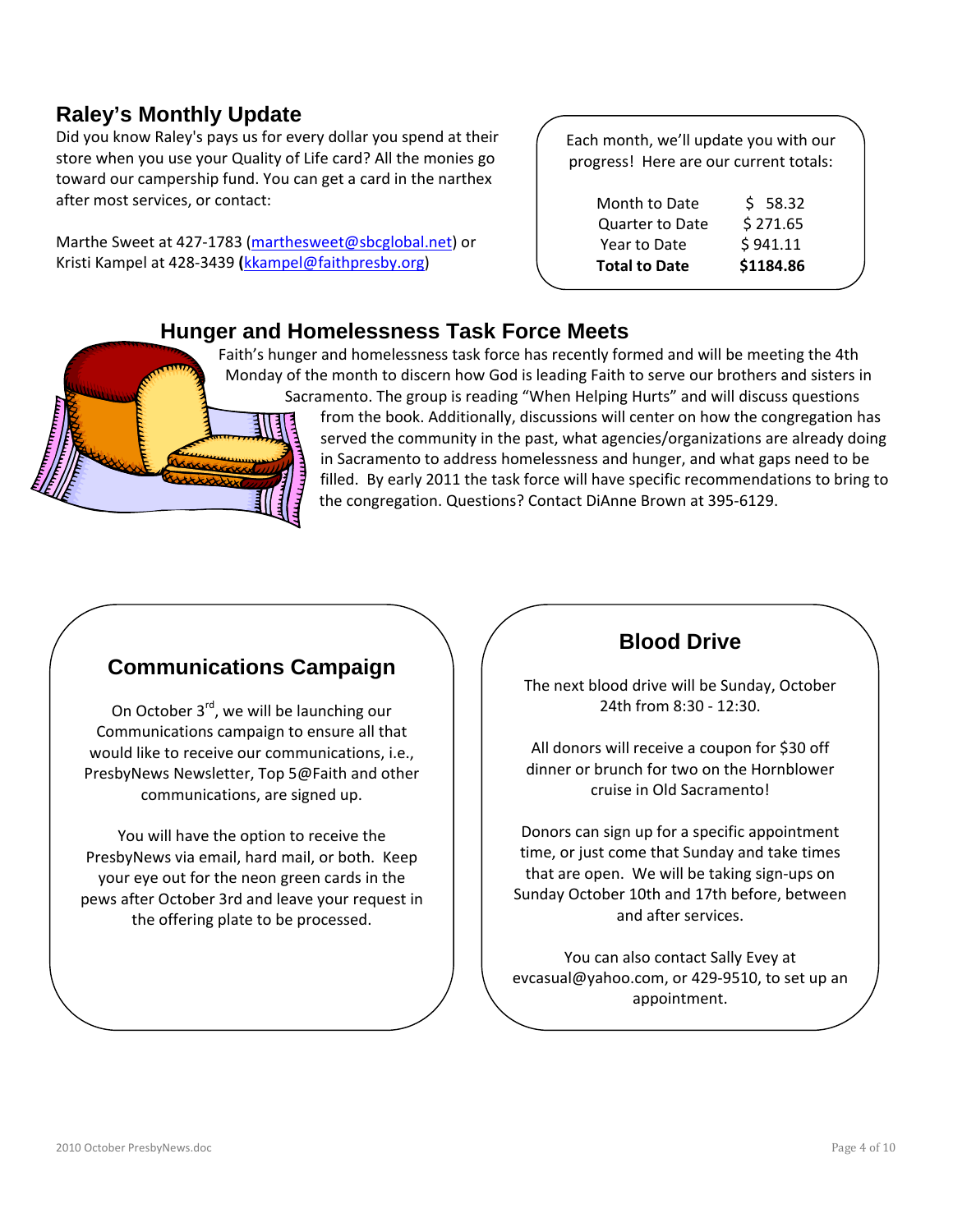## *Recent Events*

### **2010 Faith Fall Family Retreat**

Another Faith Fall Retreat has come and gone, and what a retreat it was! Over 190 persons were registered making it our largest retreat ever. Our speaker Ben Patterson helped us understand how the Psalms can provide direction for prayer and challenged us with new ways of thinking about prayer. He even helped us practice what we had learned in small group settings.

In addition to learning more about our relationship to our God, retreat participants also had plenty of time to relax and get to know one another on a more personal basis. Many commented that this was one of the things they enjoyed most about the retreat. Of course,



being in a setting as beautiful and pristine as Zephyr Point just added another plus to the weekend.

Many thanks go to Barbara and Jim Tracy who did the overall organization. In addition, our appreciation goes to Ruth Warner, Joyce Hathaway, and Jan Sperling, who handled the registration desk; Marianne Jenkins, who took charge of food and coffee; Mike and Rhonda Hankey, who provided a delicious ice cream social. Thank you to all the others who helped make this another Retreat to Remember! See you next year - mark your calendar for September 9-11, 2011!



## **Thanks for Helping Make the Luau & Auction a Success!**

Faith's Luau BBQ, Auction and Raffle was held on September 26. Over 250 guests donned their Hawaiian attire as they enjoyed a delicious Hawaiian meal. The guests enjoyed traditional dances performed by the Ohana Dance Group and ukulele music by the L&L Lakecrest Jammers. The entertaining emcee was our very own Pat Tatro. The children enjoyed face painting, hula hoop activities and art projects throughout the evening. One of the highlights of the evening was the opportunity for members of the audience to show off their Hukilau dancing skills.

Proceeds from the event will be contributed to

Faith's Campership fund, which provides assistance to those in our congregation who need help with the costs of attending the children's camp at Westminster Woods, Faith Fall Family Retreat, Men's and Boy's Retreat and the Women's retreat. Thank you to everyone who attended the event, donated items for the auction and raffle, prepared desserts, and gave your time in planning and preparing for the event. Many hands contributed to the success of the Luau and Auction!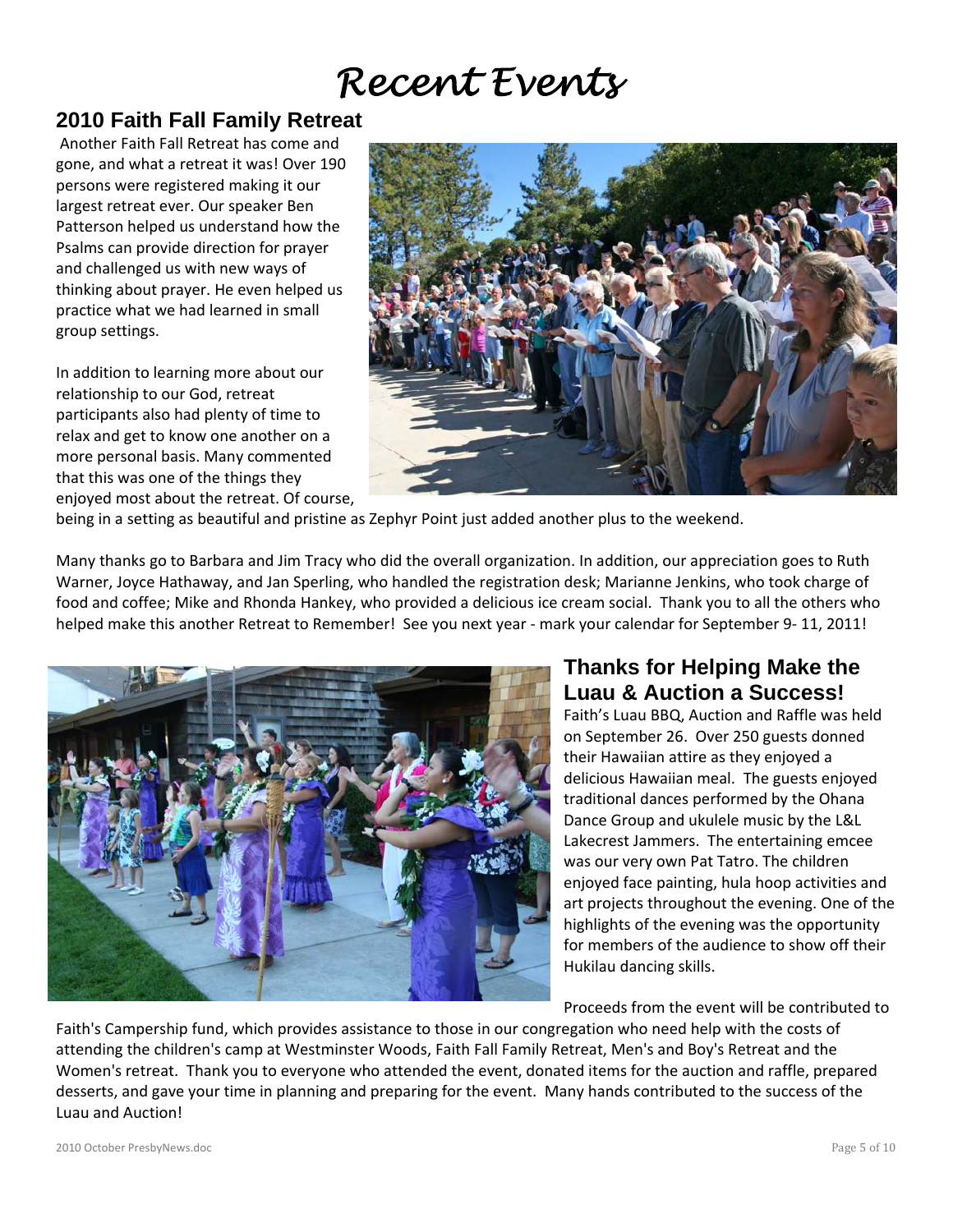## *Stewardship Ministry*

## Faith's Fall Stewardship Campaign Generosity: Moving Towards Life that is Truly Life!

*Visit our new blog at faithpresby.org/blog/*

I don't know about you, but last Sunday's open house left me inspired about Faith Presbyterian Church. The music, the scripture and Jeff's message were all fantastic. It was wonderful as well to see a number of new people attending. (Maybe it was my imagination, but I even think I heard cymbals crashing).

It is with the optimism that we are a growing, committed community that Faith's Stewardship Ministry announces the launch of our fall stewardship campaign.

Last year, we had such positive feedback from incorporating a book into our program, *The Treasure Principle*, that we decided to do it again. This year, we have selected *Generosity* by Gordon McDonald. The book will be distributed to Faith members during the first 2 services in October (3rd and 10th).

Please check for more blog posts and Top 5 at Faith updates as our stewardship program draws nearer. For now, please note the following important dates:

**September 26th:** Official launch of the Stewardship campaign.

**October 3rd & 10th:** Distribute book "Generosity" by Gordon MacDonald to Faith members.

**October 10th:** Encourage Faith members to begin reading Generosity as well as watch the amazing stories of Generosity at www.generositybook.com.

**October 27th:** Letter to Faith members with pledge card.

**October 31st:** Jeff to preach sermon related to stewardship and Finance Ministry to conduct a forum on Faith's budget.

**November 7th:** Commitment Sunday

Finally, it is never too early to prayerfully consider what stewardship means to you personally. God's abundance to us is infinite and each of us must look within, with His guidance, as to how to honor His endless generosity.

Peace,

Stewardship Ministry

Join our global conversation on the new Faith Presby blog at: *faithpresby.org/blog/* Click on a content item at the upper right hand corner of the page under "Recent Posts", then read the item and scroll down to the "Leave a Reply" segment. Insert your name, and email address, and then insert your comment and hit the "Post Comment" button.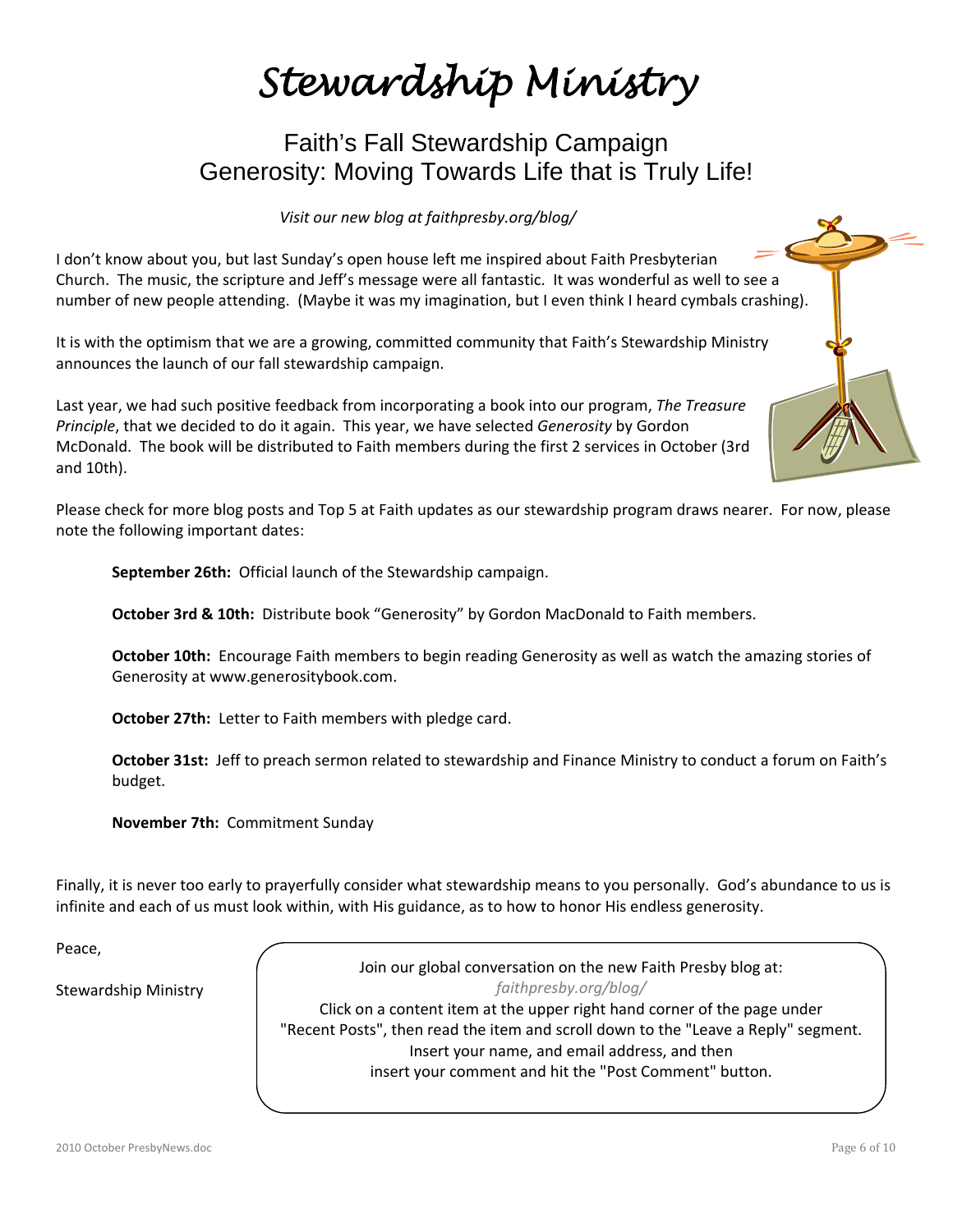## *Upcoming Events*

## **Men's Retreat 2011 – Dates Announced!**

Mark your calendars now for our  $4^{\text{th}}$  Annual Men & Boys Retreat at Westminster Woods.

We've scheduled it for June 10‐12, 2011.

Make sure you keep this weekend open for a fantastic time.

Make sure you can find yourself in this picture this time around!



After several years of planning and fundraising, we invite you to share in the celebration as we break ground on our new SSIP Food Closet

#### Sunday, October 3, 2010-3pm

Light reception to follow service



**Bethany Presbyterian Church** 5624 24th Street

## **Have Some Compassion!**

For the past three years Faith church has set aside a weekend in the spring to go out into the community and the world and serve those in need. Projects are scheduled Saturday morning and afternoon and Sunday morning worship services are cancelled so that everyone in the congregation has the opportunity to work on a project, either at the church or out in the community. Then we gather together Sunday afternoon for a meal and worship service. Compassion Weekend is a vital part of Faith's mission ministry!

Now it's time to start planning for next year's Compassion Weekend – Saturday April 30 and Sunday May 1. After two years of leadership DiAnne Brown is stepping down as Compassion Weekend chair and we're looking for someone to step in and lead. This might be a great opportunity for a Life Group or one or two friends to co‐lead. DiAnne will be available to support the new leadership team and help in organizing the event. As a Compassion Weekend chair, you'll have the opportunity to organize the weekend your way or follow a template from previous years. Or better yet, see where God leads you!

Questions? Contact DiAnne Brown at 395‐6129. For more information about Compassion Weekend, go to www.faithpresby.org and follow the Compassion Weekend link.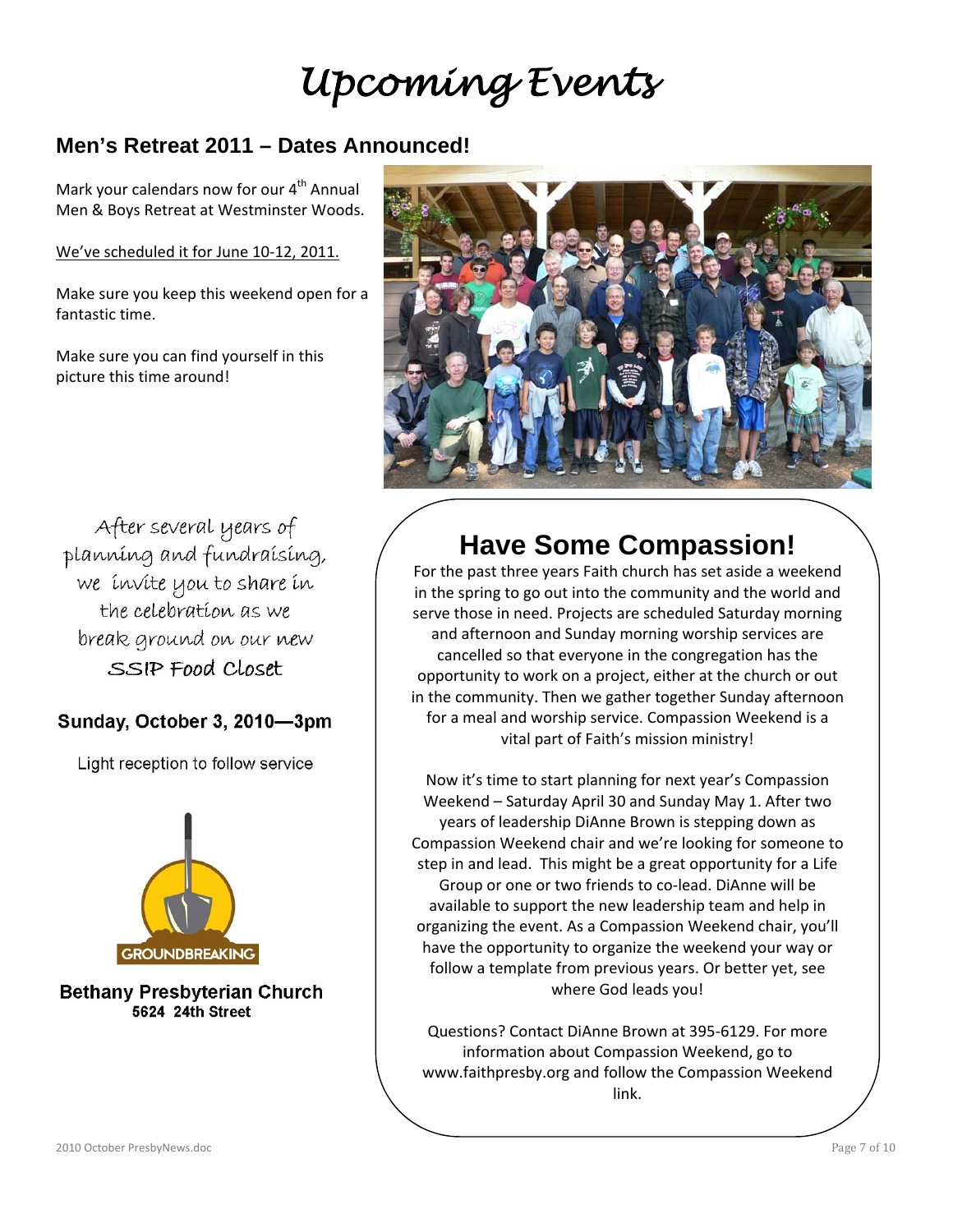# *Children and Family Ministries*

## **Interim Leadership Plans for Our Children's Ministry**

This month our Session had an extended discussion about how to continue to provide leadership for our Children's Ministry until the time when we can hire a replacement to replace Melinda Lewis. Elder Christine Mendoza and the Children's Ministry Team, with support from Pastor Patrick Vaughn, will be working hard to make sure our programs run smoothly until that time. Thanks to all of you who are so committed to caring for our kids!

In the meantime, a Children's Director Search Committee was formed and has already begun its work. The committee includes Glenda Arellano (chair), Mark Hubler, Lee Bush, Vicki Chastain and Patrick Vaughn (staff advisor). They will keep us all posted on their progress. Please pray that God would lead us to the right person to lead the next season of this vital ministry.



## **Family Ministry @ Faith Presbyterian Church**

Christian Parenthood is the call to love your children like God loves you! This takes walking with and discipling our children in Christ day in and day out, living in the gospel story with them day in and day out, and teaching them how to trust and obey the Lord, day in and day out. So, here at Faith we are committed to walking along side one another, equipping one another, supporting one another and enjoying one another as we dare to live into this God given calling.

## **Family Nights**

We all need friends and we all need help raising our children in faith in Jesus. That is what Faith Family Nights are all about. Come reconnect and make new connections with other families and the Lord! Faith Family Nights are for the whole family (with children 0 – 18.) You are invited to gather on the **4th Sunday of the month** (for the most part unless there is a special event or holiday (\* see calendar bellow) from **4:00‐6:15pm in Link Hall.** 

Each night we will start with an all‐family game time, followed by break‐out sessions (for all ages!) and finished with dinner together. Dinner is paid for by your donations at the door. You can contribute whatever you can afford.

**For parents** we will have large group equipping session, followed by small group discussions, closed with prayer for each other's families.

**For children and youth** there is child care for children under the age of 3, fellowship and craft time for children 4 years old - 5<sup>th</sup> grade and a Youth Café for Junior and Senior High (youth relevant videos and fellowship over coffee, tea and hot cocoa with our Youth Intern).

#### **2010—2011 Calendar**

October 24<sup>th</sup> – First Family Night November  $28^{th}$  – Family Night December 19<sup>th</sup> - Dinner and Caroling January 30th—Family Night February 27th—Family Night March 25‐27th—TBD "Stay‐Treat" April 17th—Palm Sunday Seder Dinner May 29th— Family Night June 26th—Family BBQ (Place TBD)

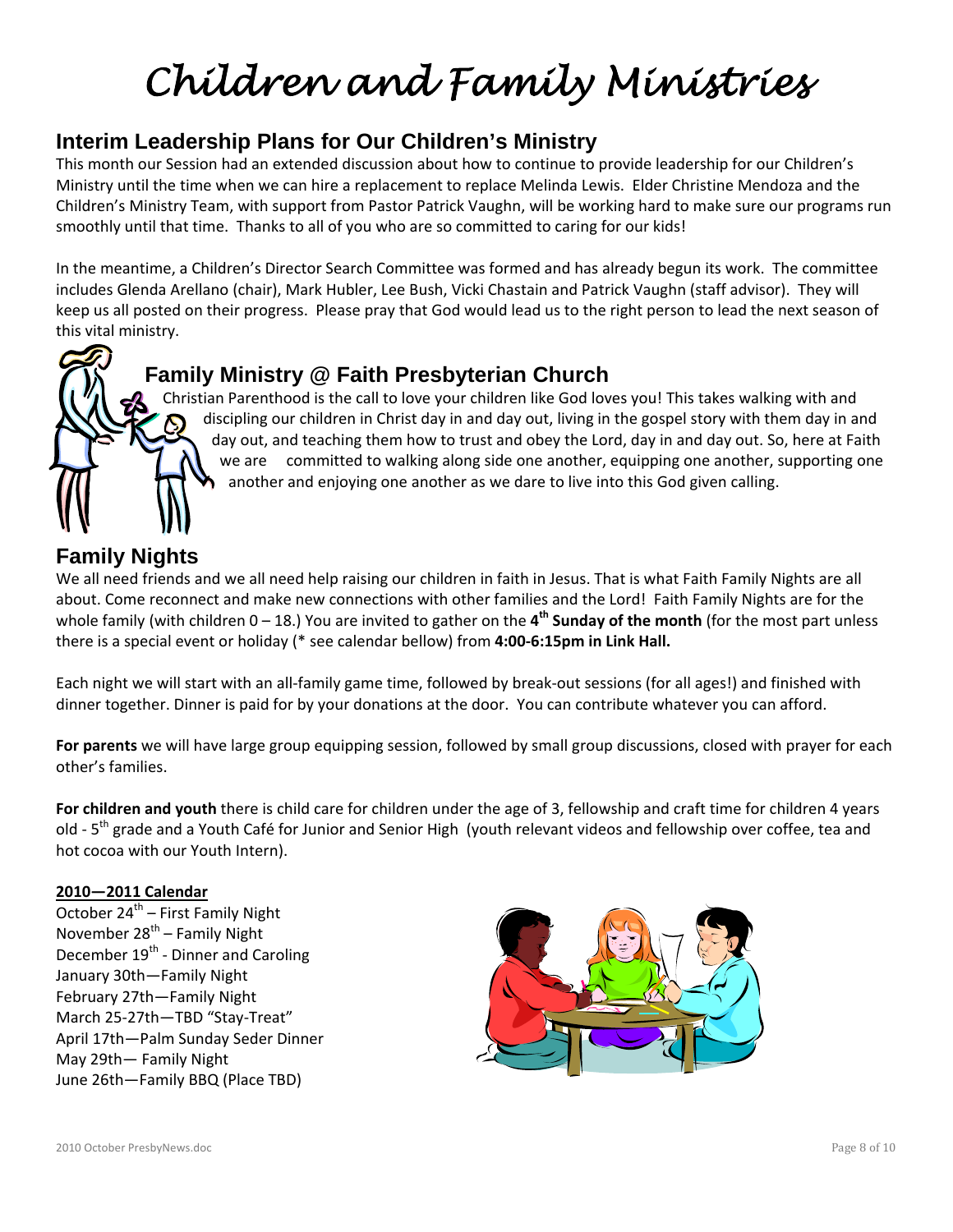## *Opportunities to Get Involved*

## **Getting Involved at Faith is Easier than Ever!**

Are you new to the church or a long‐time member looking for a way to get involved, serve God, and meet some new friends? There is so much going on at Faith but how do you find out who is in charge of what?

Look no further than the "Pathways to Service", a booklet listing all ministries in the church with a brief description, contact person, and a phone number‐‐sort of our own in‐house Yellow Pages! The 2010 booklet was introduced in worship on September 26, available to take home with you that day. You can still pick one up!

Along with the booklet you will receive a sheet which provides a listing of each ministry. We invite you to mark which ministries you are interested in. Turn these



forms into the office or the Welcome Center in the Narthex by October 17 and you will be contacted an Elder, Deacon, ministry head, or staff member regarding your area(s) of interest.

Additional copies of the Pathways to Service booklet will be available in the Welcome center and the church office. The booklet will also be on the church's website (faithpresby.org)‐click on our community and then get involved. The interest sheet will also be in the website so you can print it, if you wish. Our hope is that you will peruse the booklet and find a ministry that you love!

## **How do I Start a New Ministry?**

Do you have an idea for a new ministry you want to begin? The way you go about that is to contact the Elder of the area of your new ministry (i.e. Mission, Children's or it may be the Deacons). They will ask you to come to their team meeting and discuss your idea for a new ministry with the team. It may be a ministry that the team is able to approve (such as Sponsoring World Vision children by Mission or Prayer Blankets by the Deacons). You could then start the ministry; the team could also give you some guidance about starting the ministry. If it was a ministry such as Family Promise or Compassion Weekend (ministries that involve many in our church community and use of the facilities of the church, you would with the Elder take it to Session and it would require Session approval.

#### GOT AN ITCH?

No--not a physical one! It's that thought, idea, or whatever that keeps popping up in your mind that tells you to do it, or at least continue to flesh it out in your everyday thoughts. It ties in (at least in your mind) with how you want to serve Christ and be a more giving disciple. Your Problem Is—What do I do about it? Where do I start?

The answer: Bring it to the attention of the Lay Ministry Team. Let them know, either by speaking or writing what you have in mind. It's that easy. They would love to hear about that "itch" that has been bothering you and to assist you in any way they can. If a person brought an idea to the Lay Ministry Team, it would eventually need to go thru the process described in the first article, and our team is aware of that.

### **Faith Golf Day: Saturday, October 16 at William Land Park**  Tee times begin at 11:00, with lunch to follow Sign up as a foursome, partner or solo – ALL ages and abilities are welcome! Nine holes of golf and lunch: \$25.00 (Lunch only: \$6.00) Please make your reservation by Wednesday, October 6 Contacts:

Bill Baker – 392‐1337 | Pat Tatro – 393‐4734 | Don Sperling – 428‐5374 (after October 9)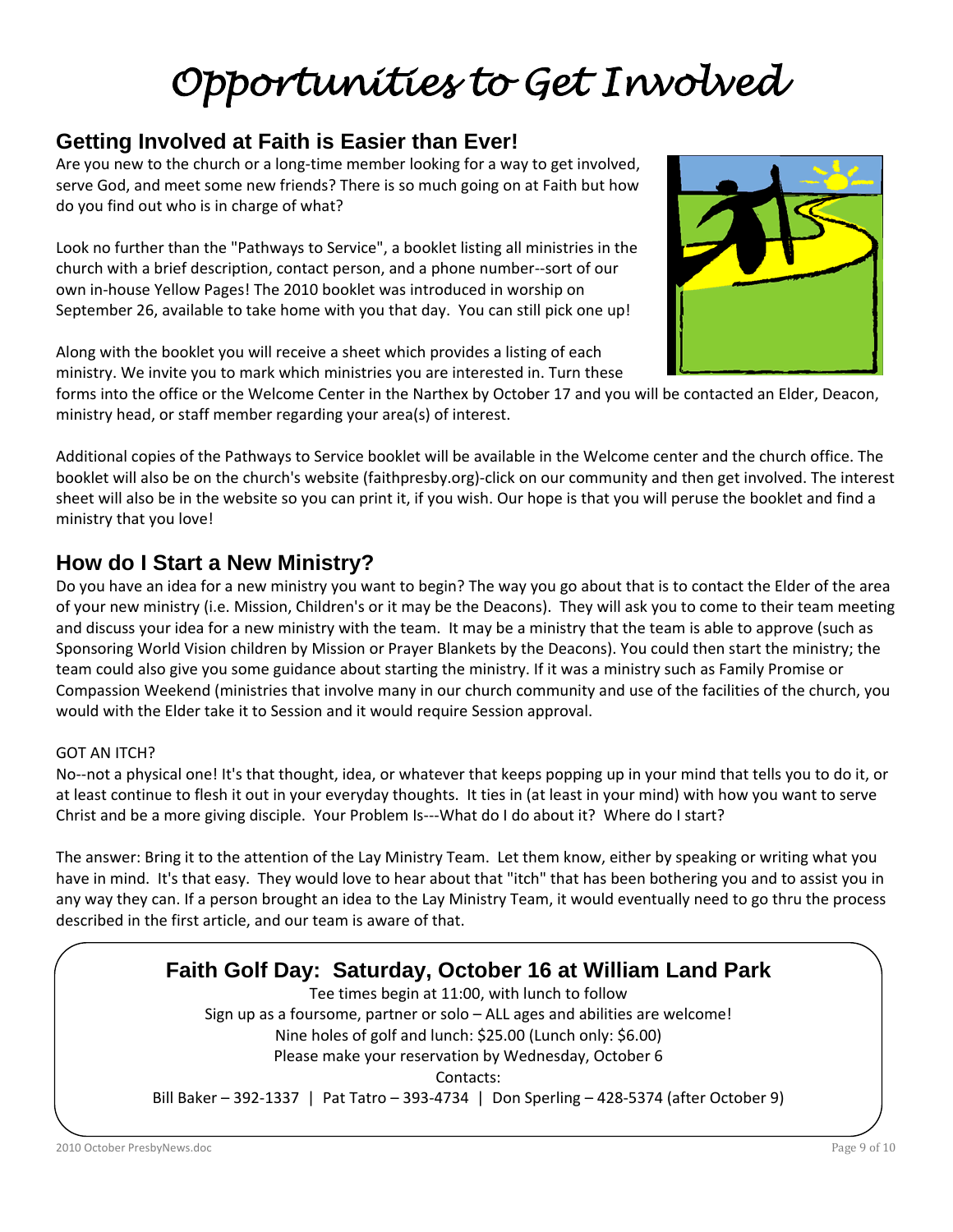# *What Are Those Elders Up to Now?*

### *Highlights from Our September Session Meeting*

The following are some of the decisions which were made this month at Session (elder board) and some of the areas of ministry which were celebrated. We hope you share in the enthusiasm of Session in all that God is doing in our midst. As a reminder, Session meetings are held the 2<sup>nd</sup> Monday of each month at 7:00 here at church. Unless otherwise determined, they are open meetings and church members are always encouraged to come listen in. We'll even share our snacks!

**Praying for God's protection over Faith –** Session spent an extended time this month praying for God to strengthen and protect this community and help it become what God intends it to become. As our guide in prayer, we used Ephesians 6:10‐20. This is a guide that we all could regularly use to pray for one another.

**Interim plans for our Children's Ministry –** Session had an extended discussion about how to continue to provide leadership for our Children's Ministry until the time when we can hire a replacement to replace Melinda Lewis. Elder Christine Mendoza and the Children's Ministry Team, with support from Pastor Patrick Vaughn, will be working hard to make sure our programs run smoothly until that time. A Children's Director Search Committee was formed and has already begun its work. The committee includes Glenda Arellano (chair), Mark Hubler, Lee Bush, Vicki Chastain and Patrick Vaughn (staff advisor). They will keep us all posted on their progress. Please pray that God would lead us to the right person to lead the next season of this vital ministry.

**Putting up a screen in the sanctuary –** Session reviews proposals brought by the Acoustics Improvements Committee in regards to installing a new audio visual system in our sanctuary which would allow us to use video imagery in worship with better ease and professionalism. After an extended discussion, the Session asked the Acoustics Committee to consider a wider range of options in an effort to make sure that we disrupt the symmetry and aesthetics in the sanctuary as little as possible.

**Memorial monies support training! –** Session voted enthusiastically to use memorial monies to continue to offer partial financial support to Rick Stern as he pursues a masters degree in Theology. They also voted to support sending Jenny May, a member of our Worship Band, to a local conference for singers and songwriters. Session will be looking at re‐ establishing a fund (Stoking the Fires Fund) that helps Faith members receive this sort of training in ministry.

Please note: If you ever have any questions for any of our elders, a complete list of names, areas of ministry, *contact info, and even photos can be found on our web page at http://www.faithpresby.org/modules/fp\_faith/?tac=3* 



## **A Note about the Peacemaking Offering**

The Presbyterian Peacemaking Offering supports the efforts of Presbyterians through their congregations, presbyteries, synods, and the General Assembly to work for peace by tearing down walls that divide. The Peacemaking Offering supports a variety of peacemaking efforts. 25% is retained by congregations, 25% is used by presbyteries and synods and 50% is allocated to General Assembly ministries.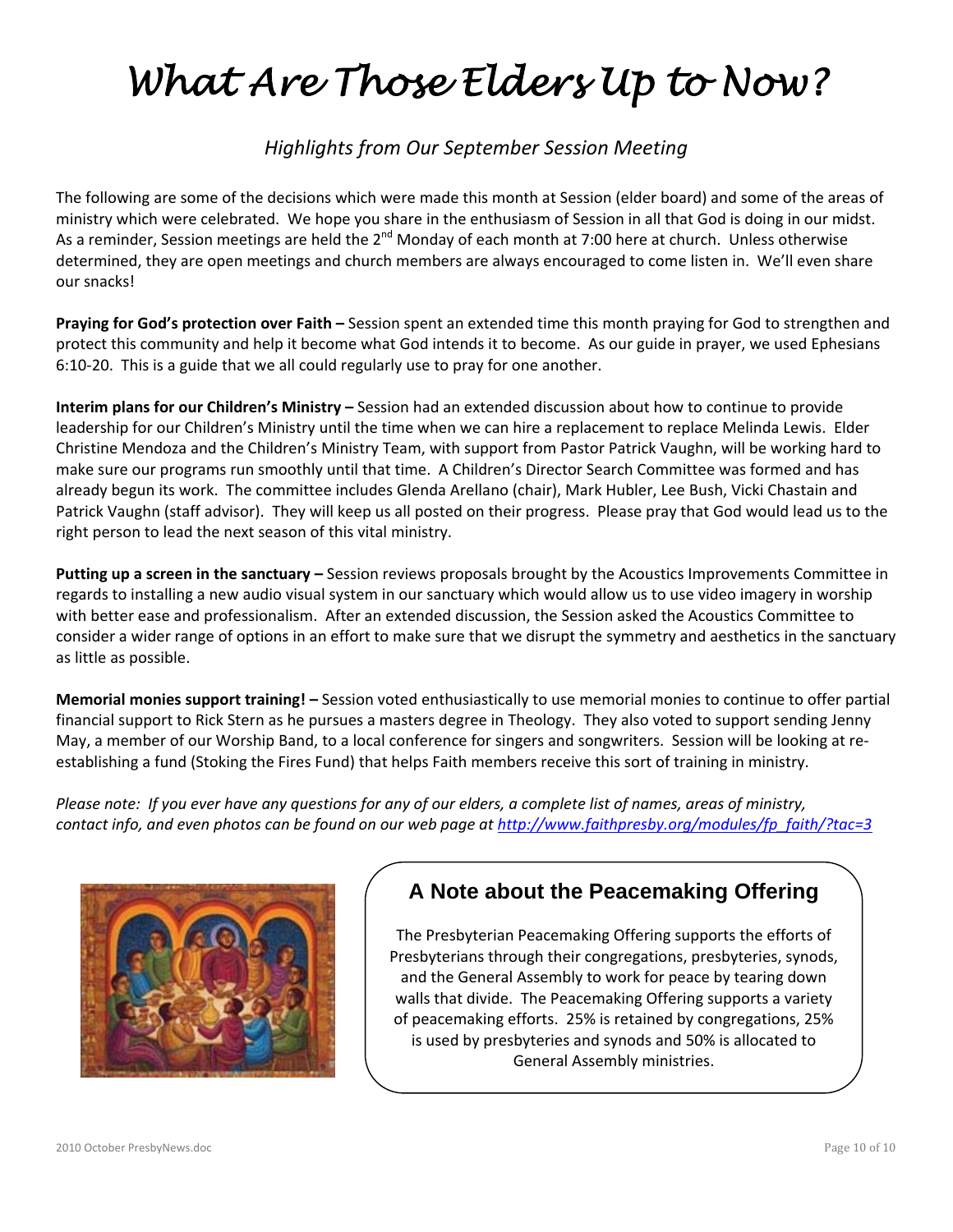#### **OCTOBER 2010**

| Sunday                                                                                                                                                                                 | Monday                                                                                                                 | Tuesday                                                                                                                                                                                                                                                             | Wednesday                                                                                                                                                                           | Thursday                                              | Friday                                                                      | Saturday                        |
|----------------------------------------------------------------------------------------------------------------------------------------------------------------------------------------|------------------------------------------------------------------------------------------------------------------------|---------------------------------------------------------------------------------------------------------------------------------------------------------------------------------------------------------------------------------------------------------------------|-------------------------------------------------------------------------------------------------------------------------------------------------------------------------------------|-------------------------------------------------------|-----------------------------------------------------------------------------|---------------------------------|
| 26<br>9:00 AM Worship Service<br>10:15 AM Adult Sunday School<br>11:00 AM Worship Service<br>4:00 PM Luau BBQ & Auction<br>8:00 PM AA Meeting                                          | 27<br>1:00 PM Crafters'<br>Club<br>7:00 PM Local Mission<br><b>Task Force Meeting</b><br>7:00 PM Women's AA<br>Meeting | 28<br>7:00 AM Al Anon<br>Meeting<br>9:00 AM Bible Study<br>Fellowship<br>11:00 AM AA Meeting<br>6:30 PM Outreach<br><b>Committee Meeting</b><br>6:30 PM Worship<br><b>Commitee Meeting</b><br>7:00 PM Munchies $\sim$<br>Jr. High Youth Group<br>8:00 PM AA Meeting | 29<br>7:00 PM Crew $\sim$ High<br>School Youth Group<br>8:00 PM AA Meeting                                                                                                          | 30<br>7:00 PM Choir<br>Practice<br>8:00 PM AA Meeting | $\mathbf{1}$<br>6:00 PM Fellowship of<br>the Ordained<br>8:00 PM AA Meeting | 2                               |
| з<br>Worldwide Communion/Peace<br>Offering<br>9:00 AM Worship Service<br>10:15 AM Adult Sunday School<br>11:00 AM Worship Service<br>8:00 PM AA Meeting                                | 4<br>1:00 PM Crafters'<br>Club<br>7:00 PM Women's AA<br>Meeting                                                        | 5<br>7:00 AM Al Anon<br>Meeting<br>9:00 AM Bible Study<br>Fellowship<br>11:00 AM AA Meeting<br>7:00 PM Munchies $\sim$<br>Jr. High Youth Group<br>8:00 PM AA Meeting                                                                                                | 6<br>2:00 PM Adult<br><b>Discussion Group</b><br>7:00 PM Crew $\sim$ High<br>School Youth Group<br>8:00 PM AA Meeting                                                               | 7<br>7:00 PM Choir<br>Practice<br>8:00 PM AA Meeting  | 8<br>8:00 PM AA Meeting                                                     | $\mathbf{9}$                    |
| 10<br>9:00 AM Worship Service<br>10:15 AM Adult Sunday School<br>11:00 AM Worship Service<br>12:30 PM Deacons' Meeting<br>8:00 PM AA Meeting                                           | 11<br>1:00 PM Crafters'<br>Club<br>7:00 PM Session<br>Meeting<br>7:00 PM Women's AA<br>Meeting                         | 12<br>7:00 AM Al Anon<br>Meeting<br>9:00 AM Bible Study<br>Fellowship<br>11:00 AM AA Meeting<br>7:00 PM Munchies $\sim$<br>Jr. High Youth Group<br>8:00 PM AA Meeting                                                                                               | 13<br>7:00 PM Crew $\sim$ High<br>School Youth Group<br>8:00 PM AA Meeting                                                                                                          | 14<br>7:00 PM Choir<br>Practice<br>8:00 PM AA Meeting | 15<br>8:00 PM AA Meeting                                                    | 16<br>Annual Golf<br>Tournament |
| 17<br>9:00 AM Worship Service<br>10:15 AM Adult Sunday School<br>11:00 AM Worship Service<br>8:00 PM AA Meeting                                                                        | 18<br>1:00 PM Crafters'<br>Club<br>7:00 PM Women's AA<br>Meeting                                                       | 19<br>7:00 AM Al Anon<br>Meeting<br>9:00 AM Bible Study<br>Fellowship<br>11:00 AM AA Meeting<br>7:00 PM Munchies $\sim$<br>Jr. High Youth Group<br>8:00 PM AA Meeting                                                                                               | 20<br>7:00 PM Crew $\sim$ High<br>School Youth Group<br>8:00 PM AA Meeting                                                                                                          | 21<br>7:00 PM Choir<br>Practice<br>8:00 PM AA Meeting | 22<br>8:00 PM AA Meeting                                                    | 23                              |
| 24<br><b>Blood Drive</b><br>9:00 AM Worship Service<br>10:15 AM Adult Sunday School<br>11:00 AM Worship Service<br>12:30 PM Look @ Faith<br>4:00 PM Family Night<br>8:00 PM AA Meeting | 25<br>1:00 PM Crafters'<br>Club<br>7:00 PM Women's AA<br>Meeting                                                       | 26<br>7:00 AM Al Anon<br>Meeting<br>9:00 AM Bible Study<br>Fellowship<br>11:00 AM AA Meeting<br>7:00 PM Munchies $\sim$<br>Jr. High Youth Group<br>8:00 PM AA Meeting                                                                                               | 27<br>10:00 AM PW Bible<br>Study<br>11:30 AM PW<br>Meeting/Luncheon<br>6:00 PM<br>Communications<br>Meeting<br>7:00 PM Crew $\sim$ High<br>School Youth Group<br>8:00 PM AA Meeting | 28<br>7:00 PM Choir<br>Practice<br>8:00 PM AA Meeting | 29<br>8:00 PM AA Meeting                                                    | 30                              |
| 31<br>Stewardship-Commitment Sunday<br>9:00 AM Worship Service<br>10:15 AM Adult Sunday School<br>11:00 AM Worship Service<br>8:00 PM AA Meeting                                       | 1<br>1:00 PM Crafters'<br>Club<br>7:00 PM Women's AA<br>Meeting                                                        | $\overline{2}$<br>7:00 AM Al Anon<br>Meeting<br>9:00 AM Bible Study<br>Fellowship<br>11:00 AM AA Meeting<br>7:00 PM Munchies $\sim$<br>Jr. High Youth Group<br>8:00 PM AA Meeting                                                                                   | 3<br>2:00 PM Adult<br>Discussion Group<br>7:00 PM Crew $\sim$ High<br>School Youth Group<br>8:00 PM AA Meeting                                                                      | 4<br>7:00 PM Choir<br>Practice<br>8:00 PM AA Meeting  | 5<br>8:00 PM AA Meeting                                                     | 6                               |

 $f\in\mathcal{D}$  and  $\mathcal{D}$  and  $\mathcal{D}$  or  $S$  . Studies  $S$  is  $S$  or  $N$  .  $S$  or  $N$